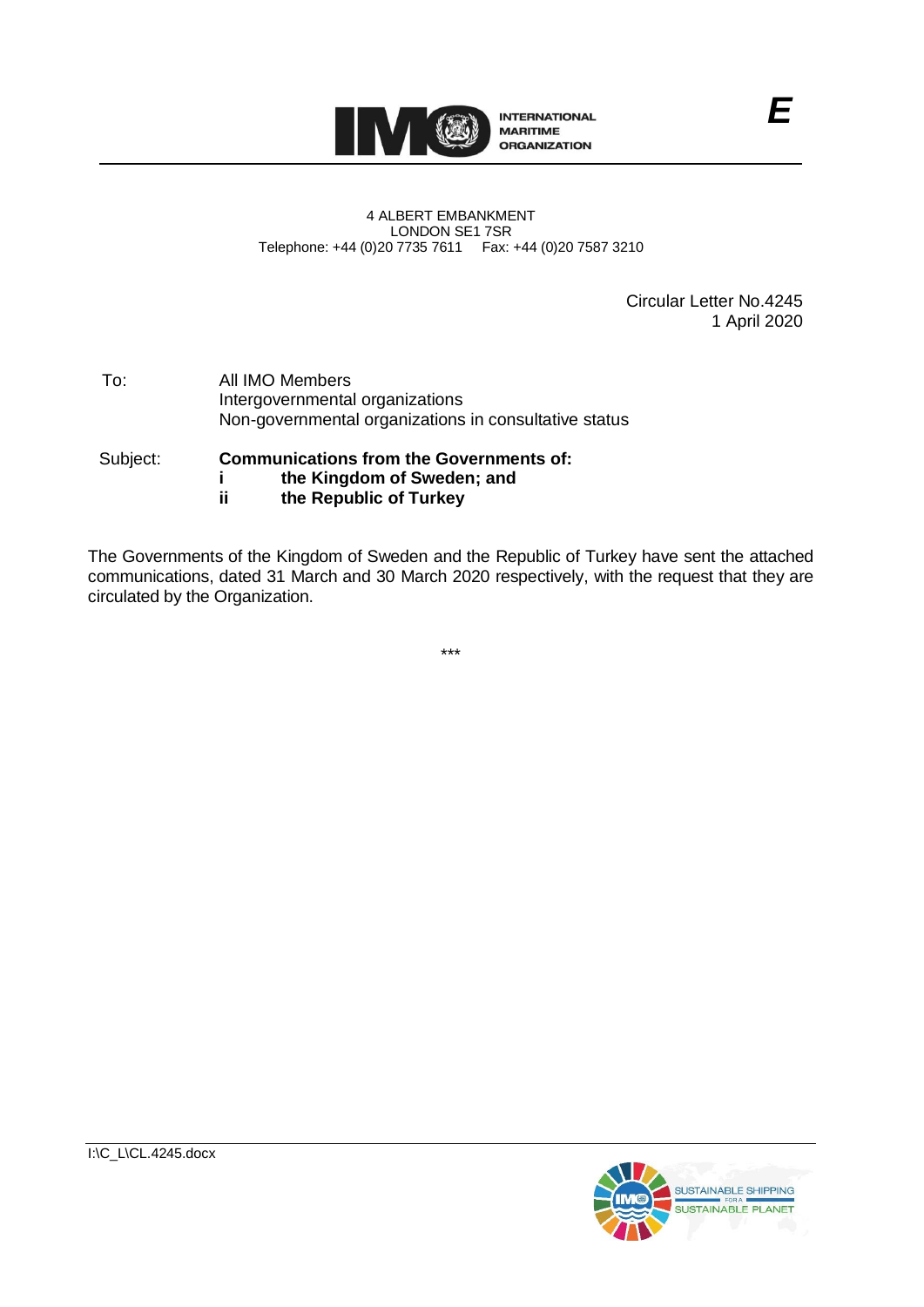

Date 31 March 2020

His Excellency Kitack Lim **Secretary General International Maritime Organization** 4 Albert Embankment London SE1 7SR United Kingdom

## **Notification by Sweden - measures to mitigate** disruption to the maritime sector caused by the worldwide coronavirus pandemic (COVID-19)

Secretary General,

The Government of Sweden would like to commend the IMO for the continuous work to ensure uninterrupted flow of commerce by sea in these difficult times.

We fully support your call to apply a practical and pragmatic approach in this extraordinary situation. Please find attached a notification regarding the measures taken by Sweden to mitigate disruption to the maritime sector caused by the worldwide coronavirus pandemic (COVID-19). We kindly ask the information to be circulated to the IMO member States.

The Government of Sweden takes this opportunity to assure you of its highest cooperation.

Yours sincerely.

Pernilla Wallin Deputy Civil Aviation and Maritime Director

**Swedish Transport Agency** 

SE-601 73 Norrköping, Sweden Office address Olai Kyrkogata 35, Norrköping

transportstyrelsen.se kontakt@transportstyrelsen.se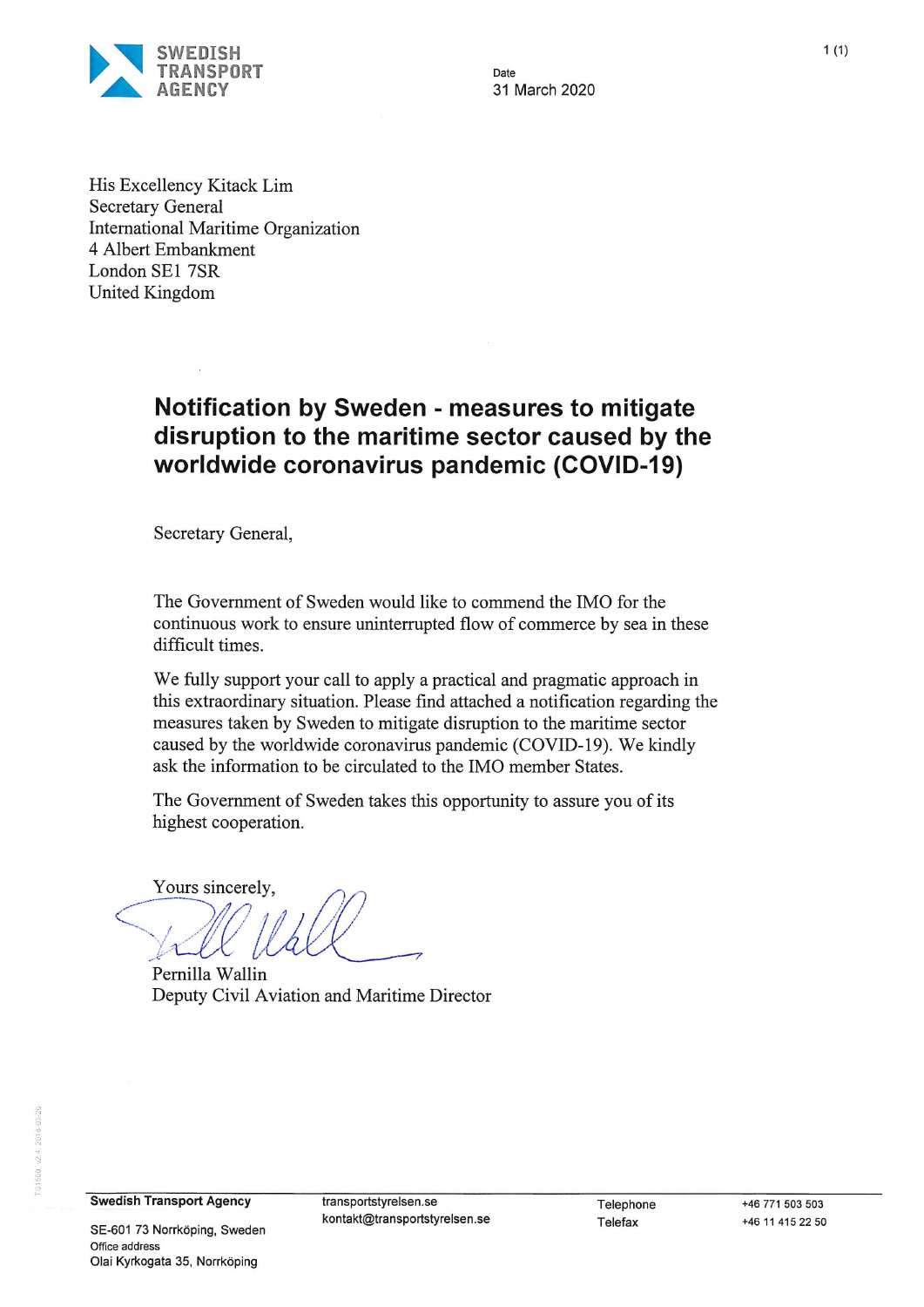

Date **Date** Reference

31 March 2020 TSG 2020-2577

To whom it may concern

## **Swedish measures due to the impact of Covid-19**

The Swedish Transport Agency has adopted the following measures in order to mitigate disruption to the maritime sector caused by the worldwide coronavirus pandemic (Covid-19 outbreak) and to protect the health and well-being of employees in the sector.

The Swedish Transport Agency considers the Covid-19 outbreak to be a force majeure situation and is implementing the following measures with immediate effect from 1 April 2020.

This information can be found and downloaded from the Swedish Transport Agency's website: <https://transportstyrelsen.se/sv/sjofart/>

### **1. Survey and Statutory Certification of Swedish Ships**

Ship owners and managing companies must do their utmost to ensure compliance with all requirements regarding statutory surveys and audits (including internal audits), servicing of equipment, drills, etc. In cases where this is impossible due to the worldwide impact of the effects of the COVID-19 outbreak, the following measures/actions will be applied with regard to all Swedish flagged ships, including vessels of less than 500 GT.

#### 1.1 Duration of statutory certificates

The Swedish government has decided that all ships' statutory certificates that expire on or after the  $1<sup>st</sup>$  of April and before  $1<sup>st</sup>$  of September 2020 will remain valid for 6 months from the date of expiry of the certificate *without* a specific decision or approval from the Swedish Transport Agency or the RO.

The expired certificate is valid along with this notice. There is no need to approach the Swedish Transport Agency take advantage of this extension,

Telephone +46 771 503 503 Telefax +46 11 415 22 50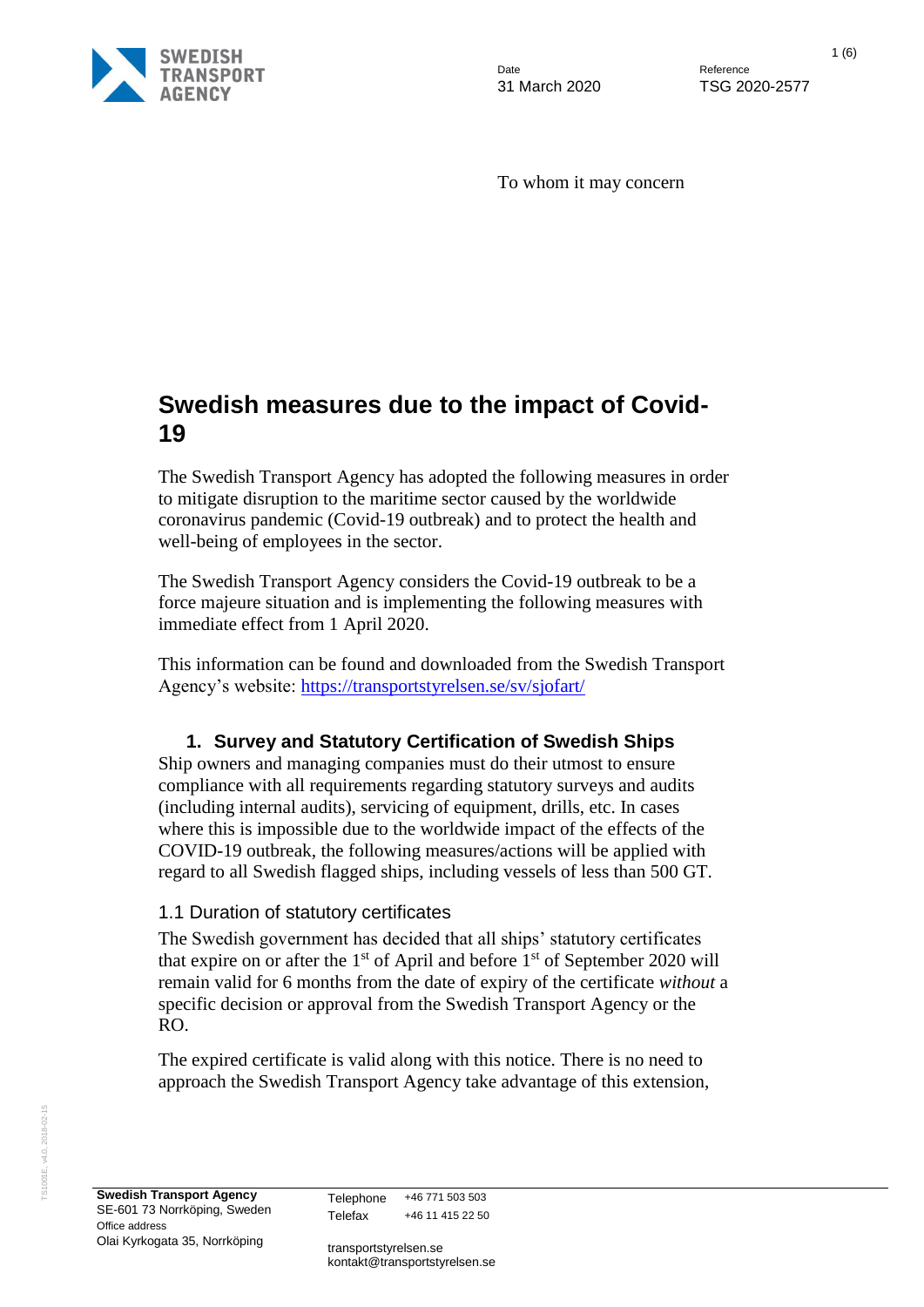

but ships are encouraged to retain a copy of this notice on board for the guidance of officials should it be required.

In case the above-mentioned provision allowing for an extension of the validity of a certificated is applied, the shipowner shall notify the RO or, where applicable the Swedish Transport Agency, hereof. The notification shall include evidence that the ship has a plan that covers how the ship will be brought back in compliance with the requirements, including when the ship will be scheduled to be subject to the renewal survey and audits.

ROs must make sure necessary surveys and certifications can be carried out as soon as possible within the extended time of validity for all ships making use of the extensions. In all cases, the RO must maintain a record of ships receiving extensions to surveys or certificates and ensure the Swedish Transport Agency is kept informed about the ongoing status.

#### 1.2 Interval of surveys and audits

Shipowners and managing companies must take efforts to make arrangements for the survey/audit/inspection of their vessels at the earliest opportunity within the window provided by the regulations and, where the operation of the vessel permits, in an area with no or limited instances of infection by coronavirus.

In the event that it is not possible for a ship to comply with the requirements of the surveys, inspections and audits, the decision regarding validity of certificates referred to above under 1.1 applies also in in relation to the fact that required statutory surveys, including

annual/periodical/intermediate/renewal/bottom surveys, cannot be held within the expiry window.

This extension also refer to servicing of equipment and certificates issued by service providers surveys, verifications and inspections on behalf of the Swedish Transport Agency, including, but not limited to, service providers certifying life-saving equipment, fire-fighting equipment, etc.

#### a. ISM and ISPS

Annual ISM internal audits may be postponed for 3 months, as described in paragraph 12.1 of the ISM Code in cases where audits cannot be carried out due to travel restrictions imposed by COVID-19. Similarly, annual internal audits under the ISPS Code may also be postponed for 3 months. In such case the shipowner shall notify the RO or, where applicable the Swedish Transport Agency, hereof.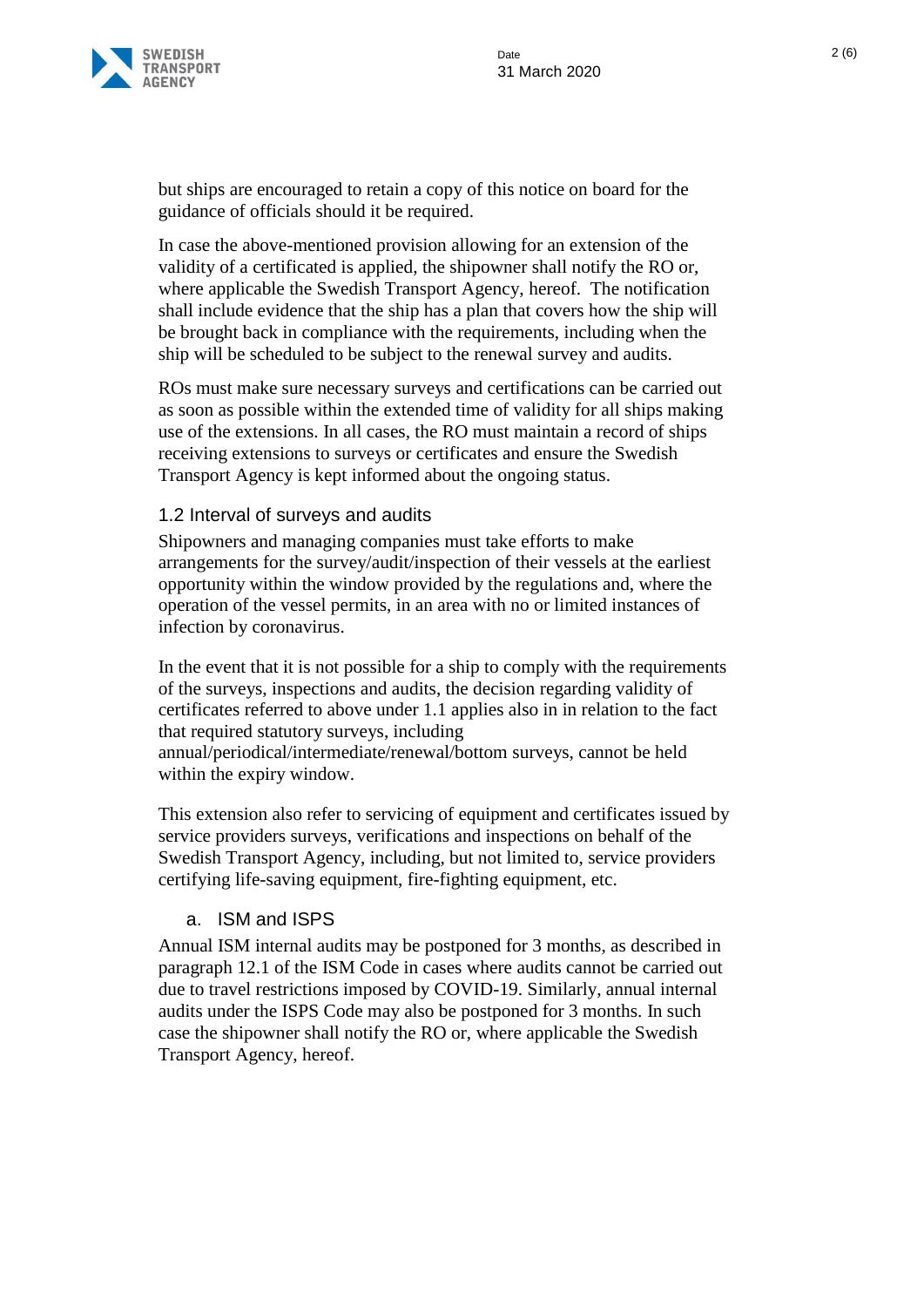

#### b. General information

The IMO Conventions allows an extension of 3 months, however, the Swedish Government has, due to the exceptional situation in relation to COVID-19, chosen to allow an extension longer than these 3 months to cause the least possible disruption.

The Swedish Transport Agency's contact details with regard to this matter: [sjofartstillsyn@transportstyrelsen.se](mailto:sjofartstillsyn@transportstyrelsen.se)

### **2. Extension of the validity of seafarer documents beyond their expiry date**

The Swedish government has adopted a regulation (SFS 2020:154) that stipulates that a medical certificate with a validity of 1 year or longer, a Certificate of Competency (CoC) and/or a Certificate of Proficiency (CoP) that expires on or after the 1st of April and before 1st of September 2020 will remain valid for 6 months from the date of expiry of the certificate without a specific approval from the Swedish Transport Agency.

The certificates are not required to be replaced by new certificates on which the extended date of expiry is stated.

### **3. Swedish endorsement of foreign certificates**

The Swedish government has adopted a regulation (SFS 2020:154) that stipulates that If another country than Sweden has issued the seafarer's national CoC or CoP and that country issues an extension of the validity, (a general extension is acceptable), the validity of the Swedish endorsements, based on the national CoC or CoP, will automatically be considered extended for the same period but in no case longer than 6 months from the original expiry.

The individual seafarer will not be required to submit an application or replace his/her endorsement with a new document on which the extended date of expiry is stated.

#### **4. Information regarding permission for a seafarer to serve in a capacity for which he/she does not hold the appropriate certificate**

In compliance with Article VIII of the STCW Convention and Swedish law (SFS 2003:438), the Swedish Transport Agency may issue a dispensation permitting a specified seafarer to serve in a capacity for which he/she does not hold the appropriate certificate for a period not exceeding 6 months.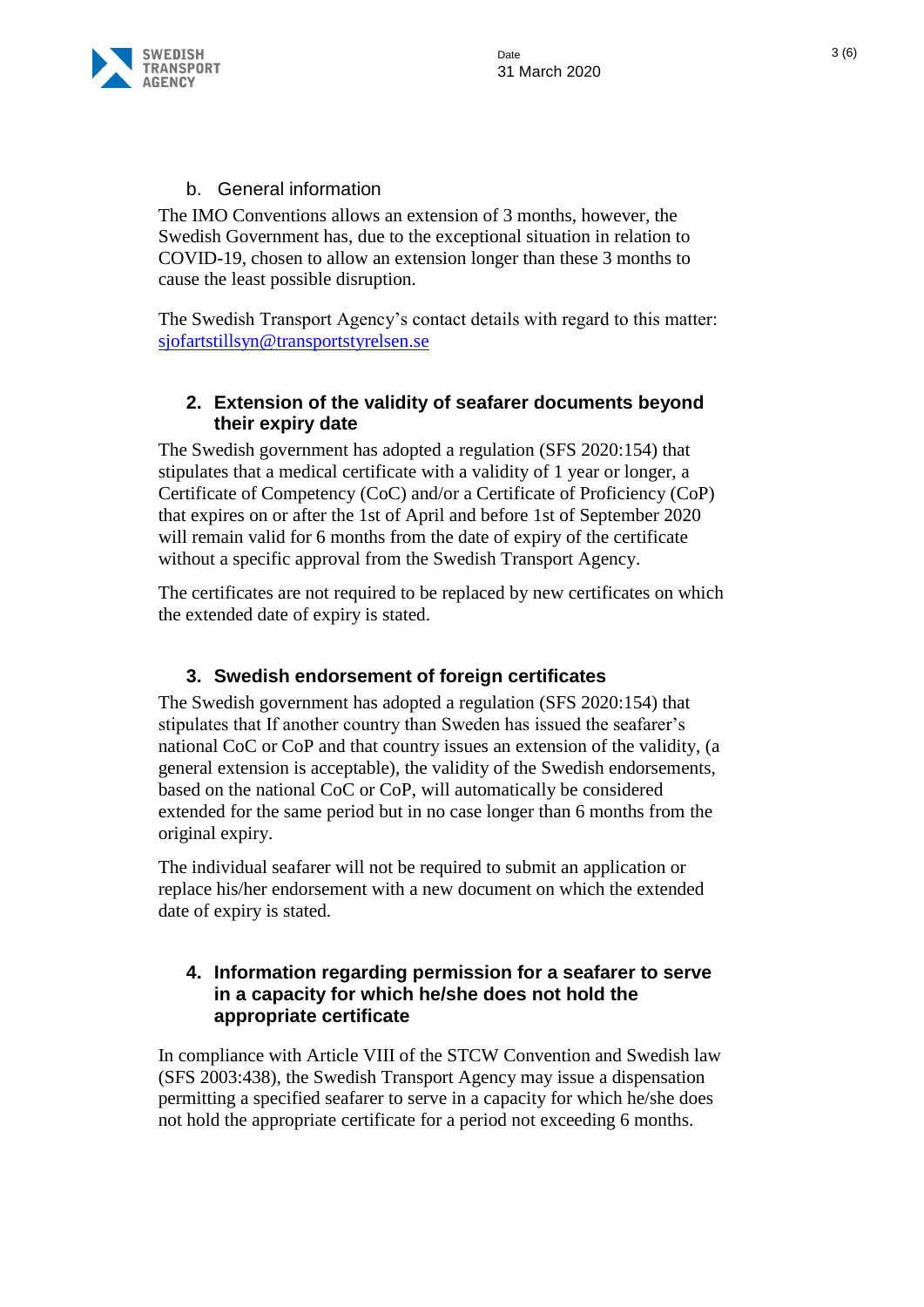

Any dispensation granted for a post shall be granted only to a person properly certificated to fill the post immediately below. Where certification of the post below is not required, a dispensation may be issued to a person whose qualifications and experience are of clear equivalence to the requirements for the post to be filled. If a person holds no appropriate certificate, he or she can be granted a dispensation for a capacity requiring the lowest certificate of competency, if it is evident that he/she on account of his/her training and experience is able to perform the duties concerned.

Before issuing a dispensation the Swedish Transport Agency shall request the opinion of the relevant national maritime labour union. A dispensation can not be issued for a longer period than six months at a time.

Dispensation can not be granted to a master or a chief engineer officer except on domestic voyages.

An application for dispensation shall be made to the Swedish Transport Agency on the following e-mail address: [sjofart.behorighet@transportstyrelsen.se](mailto:sjofart.behorighet@transportstyrelsen.se)

#### **5. Information in case of difficulties to maintain safe manning in circumstances of exceptional urgency/force majeure**

According to Swedish law (SFS 2003:364), the Master has authority to decide that the ship shall undertake a voyage even if the crew does not comply with the requirements in the table found in the safe manning decision, under the following conditions:

1. the reason that the requirements have not been complied with, is a sudden case of illness in the crew, or some other unforeseen event;

2. the deficiency cannot be rectified before the ship's planned departure; and

3. the ship's existing crew is composed in such a way that the ship's safe navigation and all other aspects of maritime safety are satisfactorily met.

The decision must not entail the ship undertaking a voyage in any other trade area than stated in the safe manning decision; nor must the decision entail deviations from the safe manning decision as regards the master's qualifications.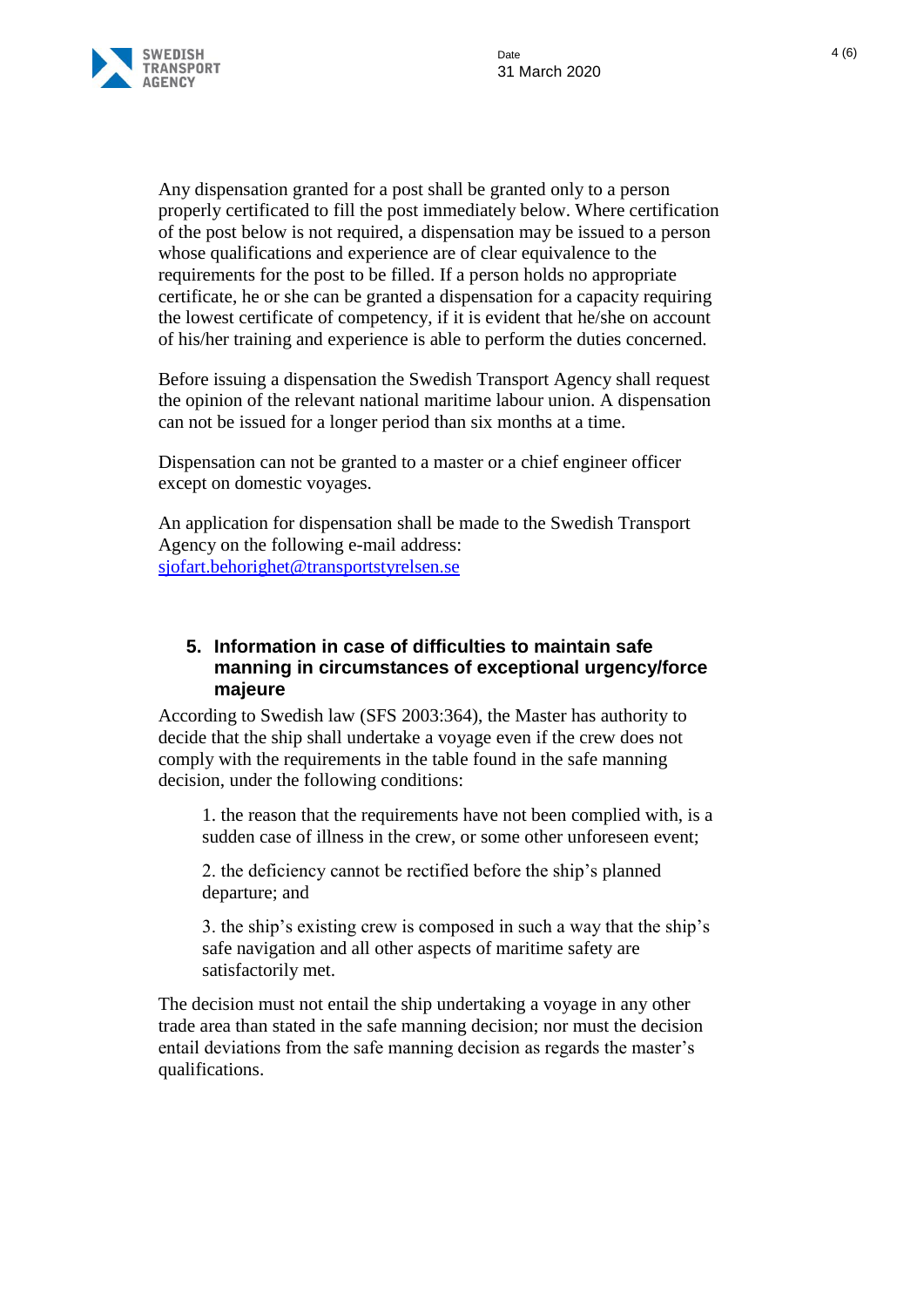

The decision may be valid for a maximum of one week or, if the voyage to the closest port of destination takes longer, the time needed to sail there.

Before the Master makes such a decision, he/she shall consult with the safety committee onboard or, if the committee is not available, with the safety representative.

Such a decision made by the Master must be recorded in the ship's log and notified to the administration. It should be noted that such a decision, does not require any written approval by the Swedish Transport Agency in order to be valid.

#### **6. PSC**

PSC inspections are carried out based on judgement whether the conduct of the inspection would create a risk to the safety of the inspectors, the ship, its crew or the port and taking into consideration the relevant instructions from the Health Authorities; for cases of suspicion or reported Covid 19 incident, the possibilities under Art 8(2)(a) of Directive 2009/16 have been recalled.

The arrangements set out in this notice are intended to provide a pragmatic framework to permit the continued operation of Swedish registered vessels during the current period of disruption caused by the COVID-19 outbreak. The allowances set out in the notice, specifically in the extension of survey periods, are not expressly permitted under the relevant conventions.

Some Port State Control Authorities have already issued guidance on the acceptability of delaying periods for surveys, inspections and audits, etc. in a pragmatic and harmonised manner however operators taking advantage of this notice should be aware that non-compliance with fundamental aspects of the relevant conventions may lead to control action being imposed by an attending Port State Control Officer

#### **7. Final information**

It should also be noted that if any maritime administration authority has any questions or difficulties with regard to the extension of Swedish certificates or the content of this notice, please contact the Swedish Transport Agency.

Matters relating to certification of ships:

[sjofartstillsyn@transportstyrelsen.se](mailto:sjofartstillsyn@transportstyrelsen.se)

Matters relating to certification of seafarers and manning: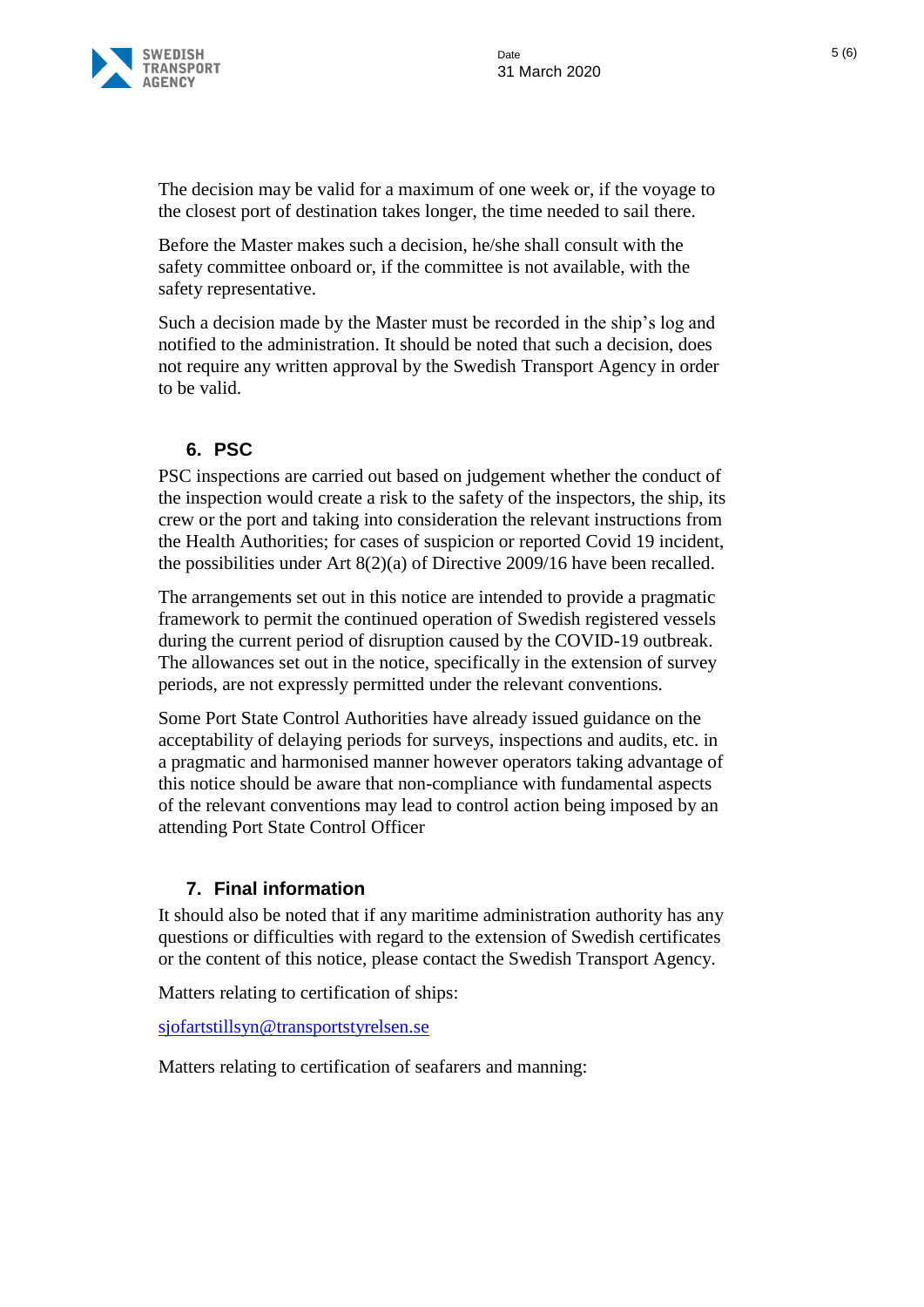

[sjofart.behorighet@transportstyrelsen.se](mailto:sjofart.behorighet@transportstyrelsen.se)

Gunnar Ljungberg

\_\_\_\_\_\_\_\_\_\_\_\_\_\_\_\_\_\_

Swedish Civil Aviation and Maritime Director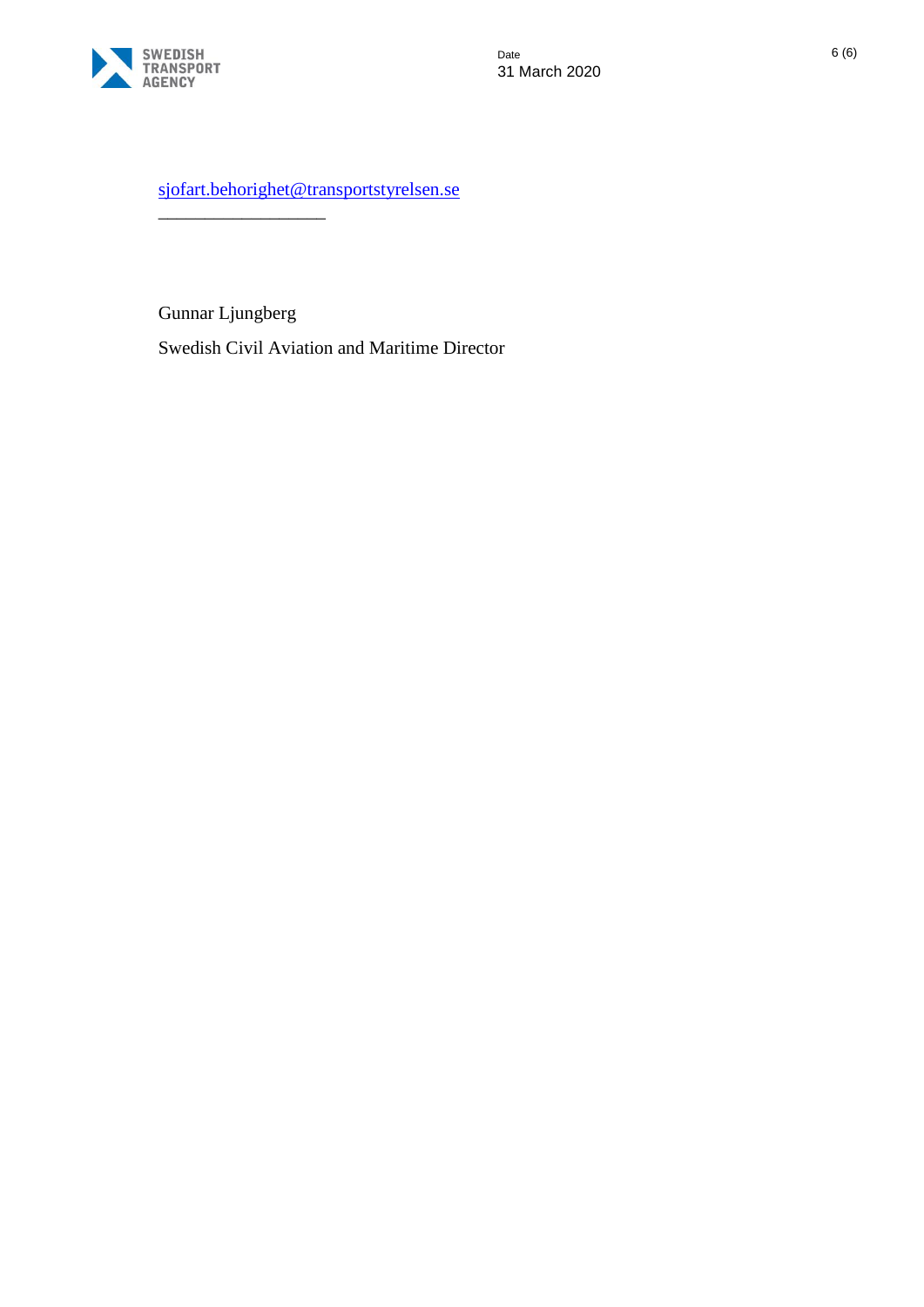

**REPUBLIC OF TURKEY Ministry of Transport and Infrastructure Directorate General for Maritime Affairs** 

> Ref No:  $21956$ Ankara,

**30. March 2020** 

H.E. Mr. Kitack LIM **Secretary General** International Maritime Organization

Dear Mr. Secretary General,

Operational measures concerning certification related to Novel Corona Virus (Covid-19), taken by the Republic of Turkey is hereby submitted to the Secretary-General of the International Maritime Organization (IMO) as a guidance to assist shipowners, operators, seafarers and recognized organizations that may be experiencing difficulty in conducting ship operations due to Covid-19 outbreak.

Restricted access to shipyards and ports for auditors and surveyors, quarantine implementations, travel restrictions, etc., needs to be considered as a force majeure situation. The measures will only be valid during Covid-19 situation. The items which relate to all Turkish seafarers and all Turkish flagged ships, under the registry of recognized organizations that have been authorized by the Republic of Turkey provide assistance for Covid-19 related delays in conducting statutory surveys, audits and crew changes, etc. to maintain validity of the certificates and documents, Besides, the document determines the conditions which enable recognized organizations to extend certificates and survey period on behalf of the Republic of Turkey.

The Organization is requested to circulate these measures to the attention of the IMO Contracting Governments.

Yours Sincerely,

Ahmet Selçuk SERT Director General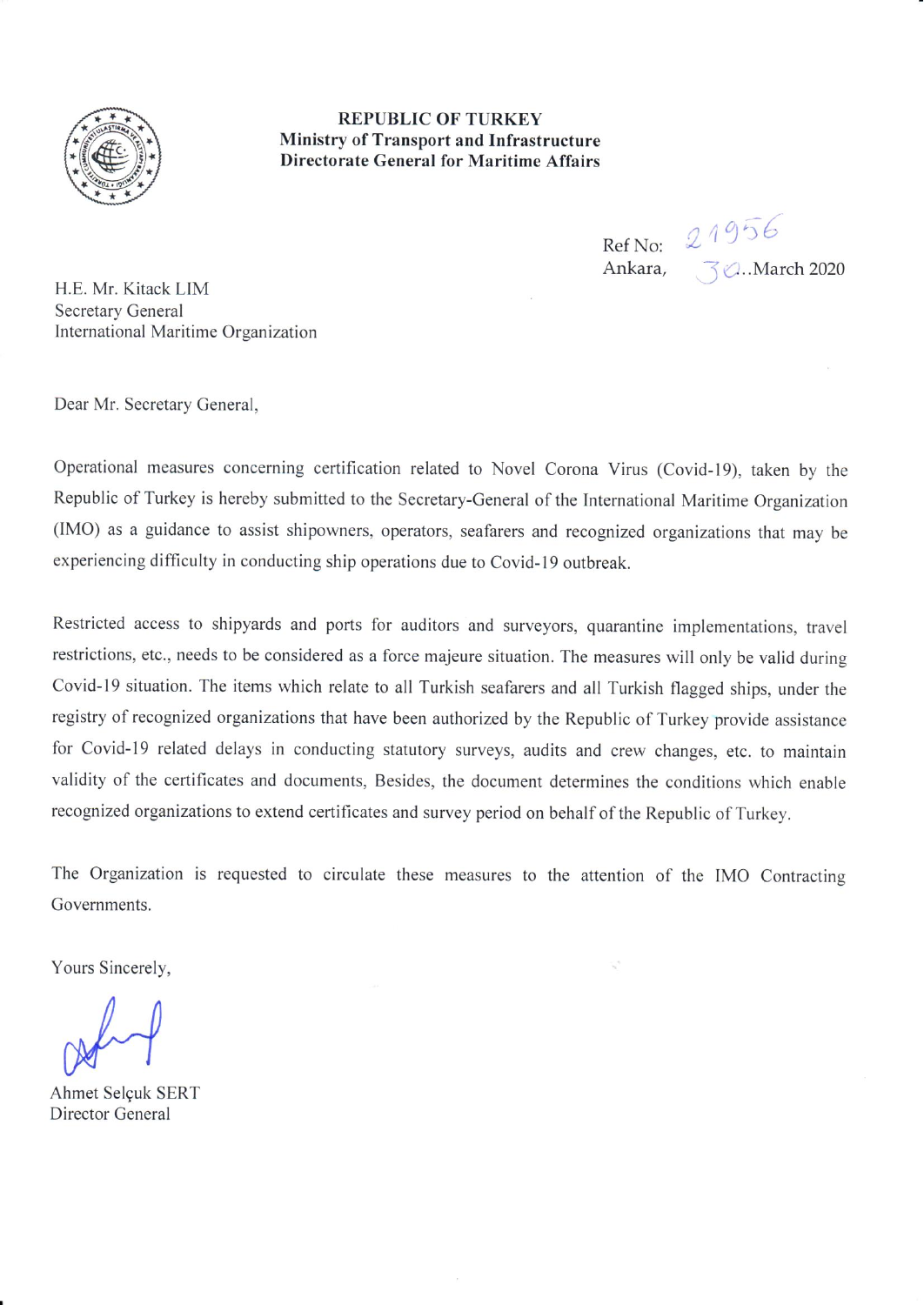

#### **REPUBLIC OF TURKEY Ministry of Transport and Infrastructure Directorate General for Maritime Affairs**

# **COVID-19 - Extension of Certificates of Vessel, Certificates of Seafarers and Instructions for Recognized Organizations**

#### **1. Purpose**

1.1. This document instructs Recognized Organizations on the extension of statutory inspections and issuance/endorsement of statutory certificates, surveys and audits periods, and seafarers certification due to COVID-19 outbreak.

#### **2. Application**

2.1. This document applies to all Turkish flagged ships, under registry of recognized organizations that have been authorized by Republic of Turkey, and all Turkish seafarers.

#### **3. References**

3.1. Agreements between the Ministry of Transport and Infrastructure and recognized organizations concerning authorization covers, carrying out surveys, and issuing, endorsing and renewing certificates, in accordance with the "Survey Guidelines under the Harmonized System of Survey and Certification (HSSC)" 2017 set out in the annex of the Resolution A.1120(30) as may be amended for Turkish flagged ships.

3.2. IMO Circular Letter No. 4204/Add.1

 IMO Circular Letter No. 4204/Add.2 IMO Circular Letter No. 4204/Add.3 IMO Circular Letter No. 4204/Add.4

IMO Circular Letter No. 4204/Add.5

#### **4. Background**

4.1. Since the outbreak of the novel coronavirus disease in 2019 (COVID-19), Turkish Maritime Administration (TMA) has received inquiries from shipowners and Recognized Organizations (RO) regarding postponement of inspections and survey date and extending the validity of statutory certificates due to difficulties caused by the COVID-19 outbreak. This includes an extension of statutory certificates or postponement of bottom inspections as a result of unavailable dry-dock facilities as well as timely completion of ISM internal audits and ISM/MLC/ISPS periodical, annual intermediate and renewal